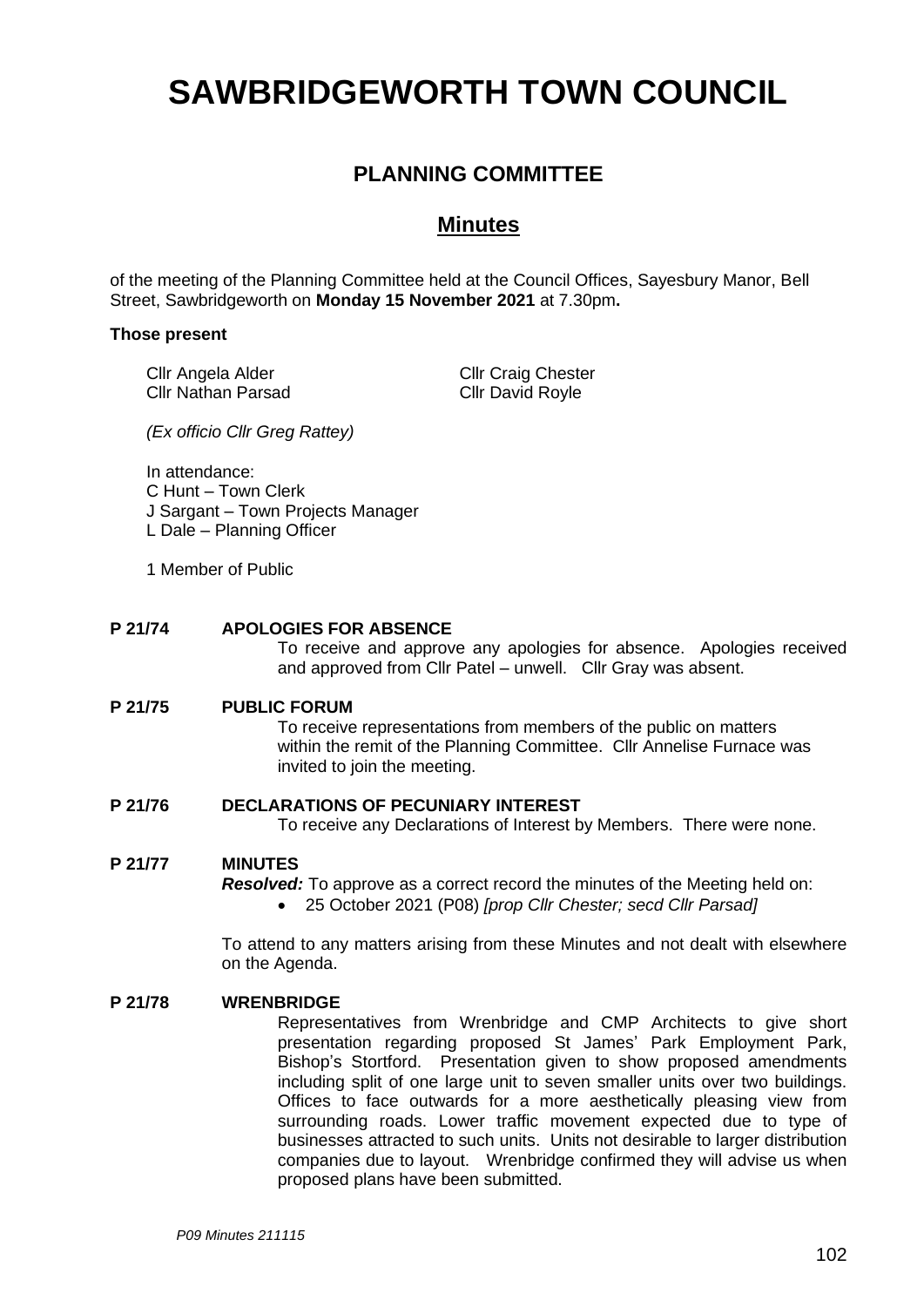# **P 21/79 NEIGHBOURING DEVELOPMENTS**

To report & receive updates on proposed neighbouring developments. There were none.

# **P 21/80 PLANNING APPLICATIONS RECEIVED FROM EHDC**

To consider Planning Applications received from EHDC since the last meeting of the Planning Committee.

# **3/19/1046/FUL Land Adj to Fifth Ave Existing Eastwick Crossing Hertfordshire/Harlow**

**\_\_\_\_\_\_\_\_\_\_\_\_\_\_\_\_\_\_\_\_\_\_\_\_\_\_\_\_\_\_\_\_\_\_\_\_\_\_\_\_\_\_\_\_\_\_\_\_\_\_\_\_\_\_\_\_\_\_\_\_\_\_\_\_\_**

[Alterations to the existing Fifth Avenue road/rail bridge, and creation of new bridges to](https://publicaccess.eastherts.gov.uk/online-applications/applicationDetails.do?activeTab=documents&keyVal=PRSSZAGL00V00)  support the widening highway to west of the existing structure to create the Central Stort [Crossing, including embankment works, pedestrian and cycle facilities, a pedestrian and](https://publicaccess.eastherts.gov.uk/online-applications/applicationDetails.do?activeTab=documents&keyVal=PRSSZAGL00V00)  [cycle bridge over Eastwick Road, lighting and landscaping works and other associated](https://publicaccess.eastherts.gov.uk/online-applications/applicationDetails.do?activeTab=documents&keyVal=PRSSZAGL00V00)  [works](https://publicaccess.eastherts.gov.uk/online-applications/applicationDetails.do?activeTab=documents&keyVal=PRSSZAGL00V00)

*STC Comment:* Committee supports comments made by neighbouring parishes *[prop Cllr Parsad; secd Cllr Royle]*

**\_\_\_\_\_\_\_\_\_\_\_\_\_\_\_\_\_\_\_\_\_\_\_\_\_\_\_\_\_\_\_\_\_\_\_\_\_\_\_\_\_\_\_\_\_\_\_\_\_\_\_\_\_\_\_\_\_\_\_\_\_\_\_\_\_\_\_\_\_\_\_**

# **3/21/2506/HH 82 White Post Field, CM21**

Demolition of conservatory. Erection of [a two storey rear extension, first floor side](https://publicaccess.eastherts.gov.uk/online-applications/applicationDetails.do?keyVal=R0B0ERGLHBL00&activeTab=summary)  [extension, enlargement of existing porch, alterations to fenestration](https://publicaccess.eastherts.gov.uk/online-applications/applicationDetails.do?keyVal=R0B0ERGLHBL00&activeTab=summary)

**STC Comment:** Neighbours concerns noted – Urge that a daylight/sunlight assessment be carried out *[prop Cllr Royle; secd Cllr Rattey]*

**\_\_\_\_\_\_\_\_\_\_\_\_\_\_\_\_\_\_\_\_\_\_\_\_\_\_\_\_\_\_\_\_\_\_\_\_\_\_\_\_\_\_\_\_\_\_\_\_\_\_\_\_\_\_\_\_\_\_\_\_\_\_\_\_\_\_\_\_\_\_\_**

**\_\_\_\_\_\_\_\_\_\_\_\_\_\_\_\_\_\_\_\_\_\_\_\_\_\_\_\_\_\_\_\_\_\_\_\_\_\_\_\_\_\_\_\_\_\_\_\_\_\_\_\_\_\_\_\_\_\_\_\_\_\_\_\_\_\_\_\_\_\_\_**

**\_\_\_\_\_\_\_\_\_\_\_\_\_\_\_\_\_\_\_\_\_\_\_\_\_\_\_\_\_\_\_\_\_\_\_\_\_\_\_\_\_\_\_\_\_\_\_\_\_\_\_\_\_\_\_\_\_\_\_\_\_\_\_\_\_\_\_\_\_\_\_**

# **3/21/2667/HH 15 Hoestock Road, CM21 0DZ**

[Single storey front extension](https://publicaccess.eastherts.gov.uk/online-applications/applicationDetails.do?keyVal=R1F4UQGLHNT00&activeTab=summary)

*STC Comment:* No objection *[prop Cllr Chester; secd Cllr Rattey]*

**3/21/2720/FUL Land between 136 & 130 Sheering Mill Lane, CM21 9ND** [Proposed new dwelling and associated landscaping](https://publicaccess.eastherts.gov.uk/online-applications/applicationDetails.do?activeTab=documents&keyVal=R1Q8WBGLHRF00) *STC Comment:* No objection *[prop Cllr Parsad; secd Cllr Chester]*

# **3/21/2721/HH &**

**3/21/2722/LBC Green Man House, 123 Sheering Mill Lane, CM21 9ND**

[Construction of single storey rear extension and replacement of ground floor rear window](https://publicaccess.eastherts.gov.uk/online-applications/applicationDetails.do?activeTab=documents&keyVal=R1Q8XSGLHRI00)  with glazed doors. Removal of internal partition wall and alteration of ground floor pantry [to form enlarged utility room. Fix shut an external door opening and infill with studwork to](https://publicaccess.eastherts.gov.uk/online-applications/applicationDetails.do?activeTab=documents&keyVal=R1Q8XSGLHRI00)  [rear. Alteration of first floor bedroom and bathrooms to remove partition wall, infill existing](https://publicaccess.eastherts.gov.uk/online-applications/applicationDetails.do?activeTab=documents&keyVal=R1Q8XSGLHRI00)  [door opening and install new internal partition. Demolition of existing garage. Proposed](https://publicaccess.eastherts.gov.uk/online-applications/applicationDetails.do?activeTab=documents&keyVal=R1Q8XSGLHRI00)  new [entrance gates](https://publicaccess.eastherts.gov.uk/online-applications/applicationDetails.do?activeTab=documents&keyVal=R1Q8XSGLHRI00)

**\_\_\_\_\_\_\_\_\_\_\_\_\_\_\_\_\_\_\_\_\_\_\_\_\_\_\_\_\_\_\_\_\_\_\_\_\_\_\_\_\_\_\_\_\_\_\_\_\_\_\_\_\_\_\_\_\_\_\_\_\_\_\_\_\_\_\_\_\_\_\_**

**\_\_\_\_\_\_\_\_\_\_\_\_\_\_\_\_\_\_\_\_\_\_\_\_\_\_\_\_\_\_\_\_\_\_\_\_\_\_\_\_\_\_\_\_\_\_\_\_\_\_\_\_\_\_\_\_\_\_\_\_\_\_\_\_\_\_\_\_\_\_\_**

*STC Comment:* No objection & No comment *[prop Cllr Parsad; secd Cllr Royle]*

## **3/21/2723/HH 2 Redricks Lane, CM21 0RL**

Loft conversion with rear [dormer and two roof lights to front](https://publicaccess.eastherts.gov.uk/online-applications/applicationDetails.do?activeTab=documents&keyVal=R1Q8Y3GLHRM00) *STC Comment:* No objection *[prop Cllr Parsad; secd Cllr Chester]*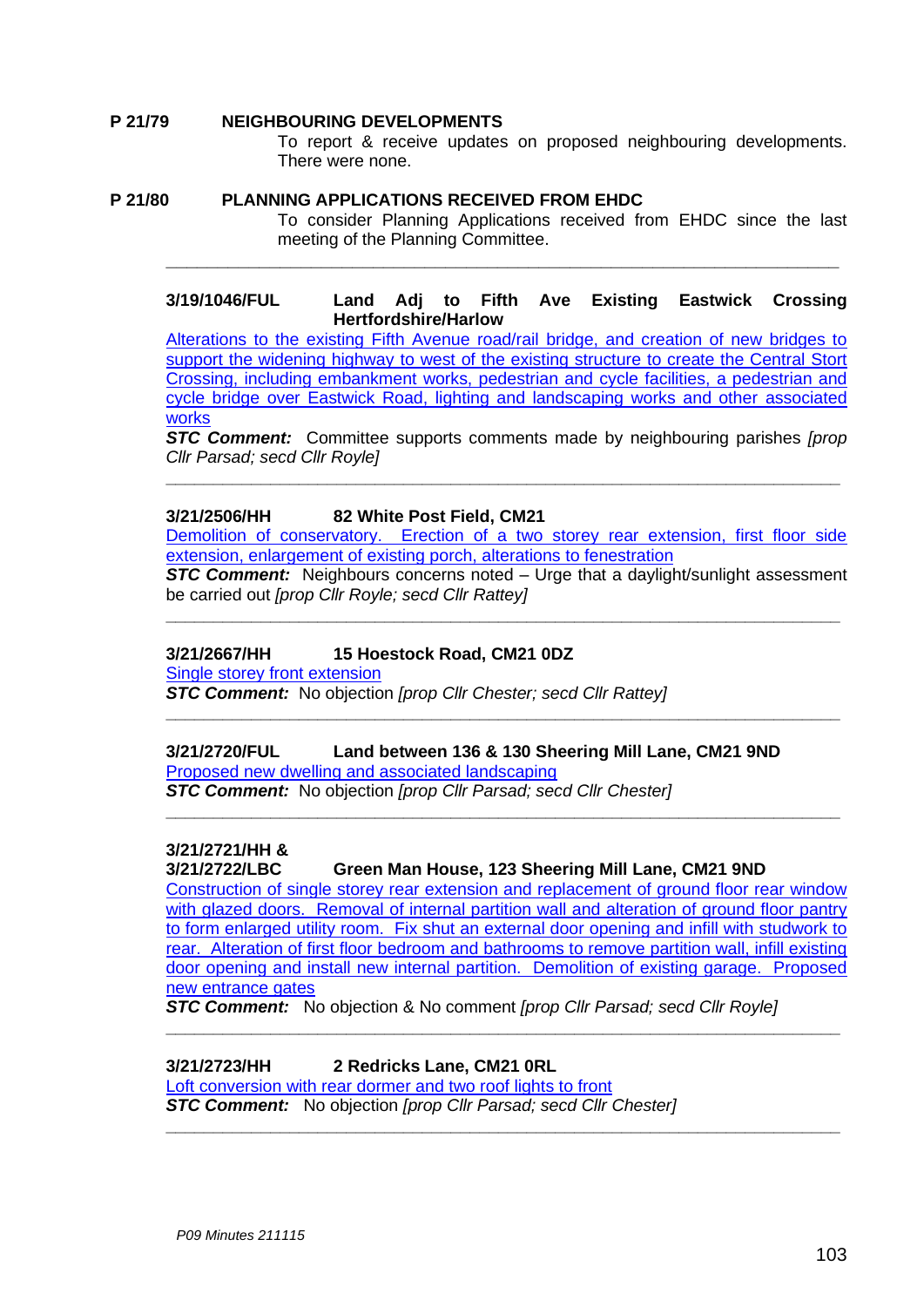# **3/21/2731/LBC & 64 Station Road, CM21 9AZ 3/21/2737/HH**

Demolition of single storey rear projection. Construction of two storey rear extension. Exterior render removed and [replaced with traditional lime render. Internal alterations to](https://publicaccess.eastherts.gov.uk/online-applications/applicationDetails.do?activeTab=documents&keyVal=R1VVL9GLHSX00)  [install new first floor partition wall and create new first floor doorway](https://publicaccess.eastherts.gov.uk/online-applications/applicationDetails.do?activeTab=documents&keyVal=R1VVL9GLHSX00) *STC Comment:* No comment & No objection *[prop Cllr Royle; secd Cllr Rattey]*

**\_\_\_\_\_\_\_\_\_\_\_\_\_\_\_\_\_\_\_\_\_\_\_\_\_\_\_\_\_\_\_\_\_\_\_\_\_\_\_\_\_\_\_\_\_\_\_\_\_\_\_\_\_\_\_\_\_\_\_\_\_\_\_\_\_**

**\_\_\_\_\_\_\_\_\_\_\_\_\_\_\_\_\_\_\_\_\_\_\_\_\_\_\_\_\_\_\_\_\_\_\_\_\_\_\_\_\_\_\_\_\_\_\_\_\_\_\_\_\_\_\_\_\_\_\_\_\_\_\_\_\_**

**\_\_\_\_\_\_\_\_\_\_\_\_\_\_\_\_\_\_\_\_\_\_\_\_\_\_\_\_\_\_\_\_\_\_\_\_\_\_\_\_\_\_\_\_\_\_\_\_\_\_\_\_\_\_\_\_\_\_\_\_\_\_\_\_\_\_\_\_\_\_\_**

# **P 21/81 LATE PLANNING APPLICATIONS**

To deal with Planning Applications received from EHDC following the Publication of this Agenda and received before 12 November 2021. There were none

# **P 21/82 PLANNING DECISIONS MADE BY EHDC**

To receive Planning Decisions from EHDC.

# **3/21/1016/FUL 11 Cambridge Road, CM21 9JP**

Demolition of the existing property and construction of a replacement dwelling. *STC Comment:* No comment *EHDC Decision:* Granted

### **3/21/1291/HH 77 The Crest, CM21 0ES**

Two storey side and rear extension, replacement of garage, erection of canopy to front, replacement of cladding with painted render, existing driveway to be enlarged and enlargement of dropped kerb

**\_\_\_\_\_\_\_\_\_\_\_\_\_\_\_\_\_\_\_\_\_\_\_\_\_\_\_\_\_\_\_\_\_\_\_\_\_\_\_\_\_\_\_\_\_\_\_\_\_\_\_\_\_\_\_\_\_\_\_\_\_\_\_\_\_\_\_\_\_\_\_**

**STC Comment:** Objection. Overdevelopment of site

*EHDC Decision:* Refused. "The proposed development, by reason of its size, scale, siting and design fails to demonstrate a sufficient degree of subservience to the host dwelling and would be harmful to the character and appearance of the dwelling. Accordingly it would appear out of keeping and unduly prominent from public vantage point; failing to respect or promote local distinctiveness. The proposal is thereby contrary to Policies DES4 and HOU11 of the East Herts District Plan 2018" & "The proposed two storey side and rear extension, by reason of its size and siting in relation to the adjacent property (no.77 The Crest), would have an overbearing and overshadowing effect on the general amenity of the occupiers of that property, to the detriment of the residents thereof, and would thereby be contrary to Policy DES4 of the East Herts District Plan 2018.

**\_\_\_\_\_\_\_\_\_\_\_\_\_\_\_\_\_\_\_\_\_\_\_\_\_\_\_\_\_\_\_\_\_\_\_\_\_\_\_\_\_\_\_\_\_\_\_\_\_\_\_\_\_\_\_\_\_\_\_\_\_\_\_\_\_\_\_\_\_\_\_**

### **3/21/1178/FUL Land At Railway Meadow, London Road, Spellbrook**

Erection of 7 dwellings, associated vehicular access, landscaping and infrastructure *STC Comment:* No objection

*EHDC Decision:* Refused. "The proposed development falls outside the identified built up area of Spellbrook and in the absence of any neighbourhood plan identifying the site as a development site the development is contrary to the sustainable development strategy for the District and policies DPS2 and VILL2 of the adopted East Herts District Plan 2018".

**\_\_\_\_\_\_\_\_\_\_\_\_\_\_\_\_\_\_\_\_\_\_\_\_\_\_\_\_\_\_\_\_\_\_\_\_\_\_\_\_\_\_\_\_\_\_\_\_\_\_\_\_\_\_\_\_\_\_\_\_\_\_\_\_\_\_\_\_\_\_\_**